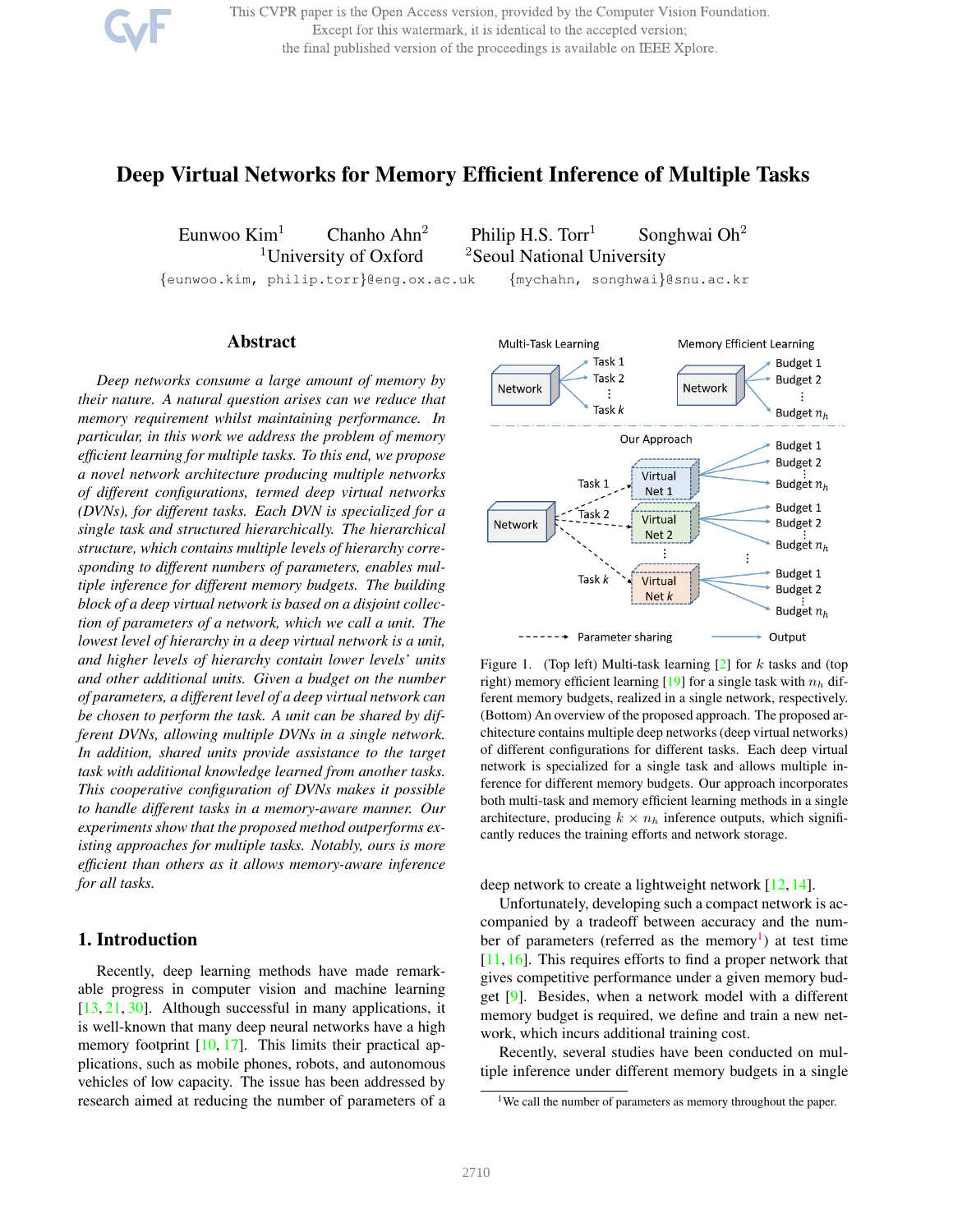trained architecture [19, 22], called memory efficient inference. This problem can be achieved by designing a network structure (e.g., nested [19] and fractal [22] structures) which enables multiple inference corresponding to different memory budgets. It allows flexible accuracy-memory tradeoffs within a single network and thus can avoid introducing multiple networks for different memory budget. Note that memory budget may vary when tasks are performed simultaneously in a memory-limited device (e.g., an autonomous vehicle with real-time visual and non-visual inference tasks to process at once).

Obviously, memory efficient inference can be an efficient strategy to provide different predictions in a network. However, prior works have applied the strategy to a single task learning problem individually [19,31], and addressing multiple tasks jointly (often called multi-task learning [2, 29]) with the strategy has been considered less. Learning multiple tasks<sup>2</sup> simultaneously in a network can have a single training stage and reduce the number of networks [2, 26]. This approach also has the potential to improve generalization performance by sharing knowledge that represents associated tasks [5,7,39]. Despite its compelling benefits, little progress has been made so far in connection with memory efficient inference. This is probably due to the difficulty of constructing a single network that allows memory efficient inference for different tasks. The difficulty lies in the structural limitation of a neural network to possess a different structure for each task.

In this work, we aim to develop an efficient deep learning approach that performs memory efficient inference for multiple tasks in a single network. To this end, we propose a novel architecture containing multiple networks of different configurations termed *deep virtual networks (DVNs)*. Each DVN shares parameters of the architecture and performs memory efficient inference for its corresponding task. A virtual network resembles a virtual machine [28] in a computer system as multiple virtual machines can share resources of a physical computer. Figure 1 gives an overview of the proposed approach.

The proposed architecture is based on a backbone architecture, and we divide the network parameters into multiple disjoint sets along with their corresponding structures termed units. Specifically, units are collected by dividing a set of feature maps in each layer into multiple subsets throughout the layers in the architecture (see Figure 2). A DVN is structured hierarchically which contains multiple levels of hierarchy corresponding to different numbers of units, and a lower level of hierarchy assigns fewer units and a higher level of hierarchy contains more units. For example, the lowest level of the hierarchy has a single unit. Each level of the hierarchy in a DVN contains all preceding lower levels' units and one additional unit. Hence, different levels



Figure 2. A graphical illustration of the proposed approach which is based on a backbone architecture (Physical Net) with  $k$  preassigned disjoint structures, called units. For a simple illustration, we assume that the number of feature maps and their dimensions are the same across all layers (here, we omit fully-connected layers). The proposed architecture produces  $k$  deep virtual networks (Virtual Nets), sharing its units for  $k$  tasks. A deep virtual network has a unique hierarchical structure with a different order of units and is specialized for a designated task. The number of levels of hierarchy in a deep virtual network is  $n<sub>h</sub>$ , which corresponds to the number of different memory budgets. This allows  $k \times n_h$  inference for k deep virtual networks. (Best viewed in color.)

of hierarchy in a DVN enables multiple inference according to different memory budgets. In the proposed architecture, a unit can be shared by different DVNs. This allows multiple DVNs in a single deep network for multiple tasks. Each deep virtual network has a unique configuration (i.e., a hierarchical structure with a different order of units), and is specialized for a single task. The unique configuration is determined by the proposed rule discussed in Section 3.2. The proposed approach can selectively provide an inference output from its DVNs for a given task with the desired memory budget. The approach is realized in a single training stage based on a single backbone architecture (e.g., a residual network [13]), which significantly reduces training efforts and network storage.

We apply our method to joint learning scenarios of multiple tasks using popular image classification datasets. Our results show that for all tasks DVNs are learned successfully under different memory budgets. Even more, the results are better than other approaches. We also measure the actual processing time during inference to verify the practicality of the proposal. In addition, we demonstrate our approach on the task of sequential learning [24].

<sup>2</sup>Multiple tasks refer to multiple datasets, unless stated otherwise.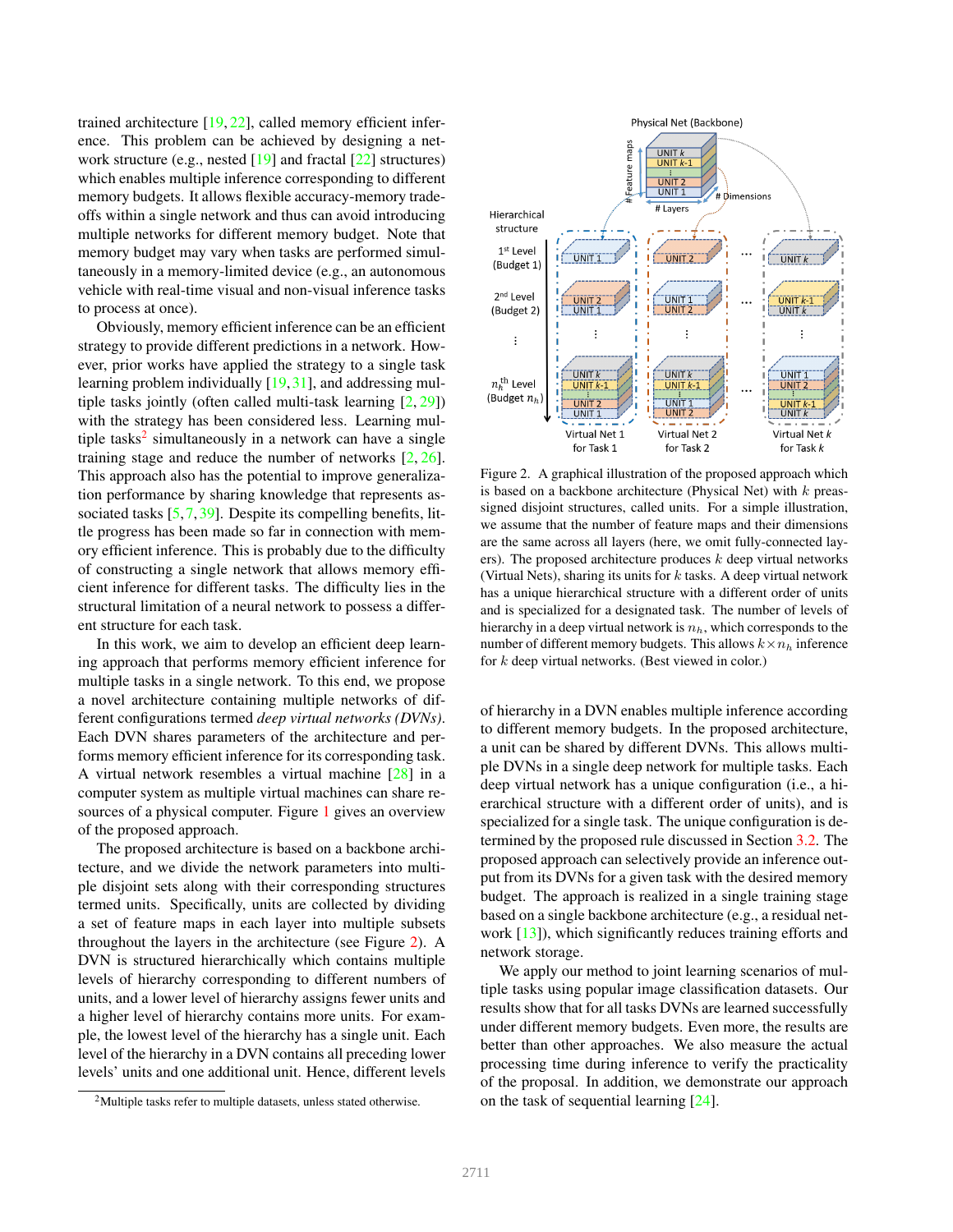The proposed approach introduces a new concept of virtual networks in deep learning to perform multiple tasks in a single architecture, making it highly efficient.

#### 2. Related Work

Multi-task learning. The aim of multi-task learning [2] is to improve the performance of multiple tasks by jointly learning them. Two popular approaches are learning a single shared architecture with multiple output branches [24, 25] and learning multiple different networks according to tasks [27, 35]. We are particularly interested in multitask learning with a single shared network as it is memory efficient. Recently, a few approaches have been proposed to perform multiple tasks in a single network by exploiting unnecessary redundancy of the network [19, 26]. PackNet [26] divides a set of network parameters into multiple disjoint subsets to perform multiple tasks by iteratively pruning and packing the parameters. NestedNet [19] is a collection of networks of different sizes which are constructed in a network-in-network style manner. However, for a fixed budget the size of the assigned parameters of each network will be reduced as the number of tasks increases, which may cause a decrease in performance. Moreover, they can produce an inference output for each task. Whereas, our approach can overcome the issues by introducing deep virtual networks sharing disjoint subsets of parameters in our architecture and their different configurations make it possible to address multiple tasks (see Figure 2).

Multi-task learning can be extended to sequential learning [3, 24, 38], where tasks are learned sequentially without accessing the datasets of old tasks. Following the popular strategy in [24], we apply the proposed approach to sequential learning problems (see Section 3.3 and 4.5).

Memory efficient learning. Memory efficient learning is a learning strategy to perform multiple inference according to different budgets on the number of parameters (called memory) in a single network [19, 22, 37]. It enables flexible inference under varying memory budget, which is often called the anytime prediction  $[40]$ . To realize the anytime prediction, a self-similarity based fractal structure [22] was proposed. A feedback system based on a recurrent neural network [37] was proposed to perform different predictions according to memory or time budgets. A nested network [19], which consists of multiple networks of different scales, was proposed to address different memory budget. However, these approaches are confined to performing an individual task. In contrast, our method enables the anytime prediction for multiple tasks using deep virtual networks.

To our knowledge, this work is the first to introduce deep virtual networks of different configurations from a single deep network, which enables flexible prediction under varying memory conditions for multiple tasks.

### 3. Approach

## 3.1. Memory efficient learning

We discuss the problem of memory efficient learning to perform multiple inference with respect to different memory budgets for a single task. Assume that given a backbone network we divide the network parameters into  $k$  disjoint subsets, i.e.,  $W = [W_1, W_2, ..., W_k]$ . We design the network to be structured hierarchically by assigning the subsets, in a way that the *l*-th level of hierarchy ( $l \geq 2$ ) contains the subsets in the  $(l - 1)$ -th level and one additional subset [19]. The lowest level of the hierarchy  $(l = 1)$  assigns a single subset and the highest level contains all subsets (i.e., W). For example, when  $k = 3$  we can assign  $W_1$  to the lowest level in the hierarchy,  $[W_1, W_2]$  to the intermediate level, and  $[W_1, W_2, W_3]$  to the highest level. A hierarchical structure is determined by an order of subsets, which is designed by a user before learning. In this work, the number of levels of hierarchy, denoted as  $n_h$ , is set to the number of subsets,  $k$ . Each level of hierarchy defines a network corresponding to the subsets and produces an output. The hierarchical structure thus enables  $n_h$  inference for  $n_h$  different numbers of subsets (memory budgets).

Given a dataset  $D$  consisting of image-label pairs and  $n_h$  levels of hierarchy, the set of parameters W can be optimized by the sum of  $n_h$  loss functions

$$
\min_{\mathcal{W}} \sum_{l=1}^{n_h} \mathcal{L}\Big(h^l(\mathcal{W}); \mathcal{D}\Big),\tag{1}
$$

where  $h^l(\mathcal{W})$  is a set of parameters of W that are assigned to the *l*-th level of hierarchy. There is a constraint on  $h$ such that a higher level set includes a lower level set, i.e.,  $h^p(\mathcal{W}) \subseteq h^q(\mathcal{W}), p \leq q, \forall p, q \in [1, ..., n_h],$  for a structure sharing parameters [19].  $\mathcal{L}(\cdot)$  is a standard loss function (e.g., cross-entropy) of a network associated with D. In addition, we enforce regularization on  $W$  (e.g.,  $l_2$  decay) for improved learning. By solving  $(1)$ , a learned network is collected and can perform  $n_h$  inference corresponding to  $n_h$  memory budgets.

The function  $h^l(\mathcal{W})$  can be designed by a pruning operation on W in element-wise  $[12]$  or group-wise (for feature maps) [23]. Since our approach targets a practical timedependent inference, we follow the philosophy of groupwise pruning approaches  $[14, 33]$  in this work. Note that the problem (1) is applied to a single task (here, a dataset  $(D)$ , rarely considering multiple tasks (or datasets). This issue will be addressed in the following subsection with the introduction of deep virtual networks.

#### 3.2. Deep virtual network

Building block. Our network architecture is based on a backbone architecture, and we divide the network parameters into multiple disjoint subsets. Assume that there are  $k$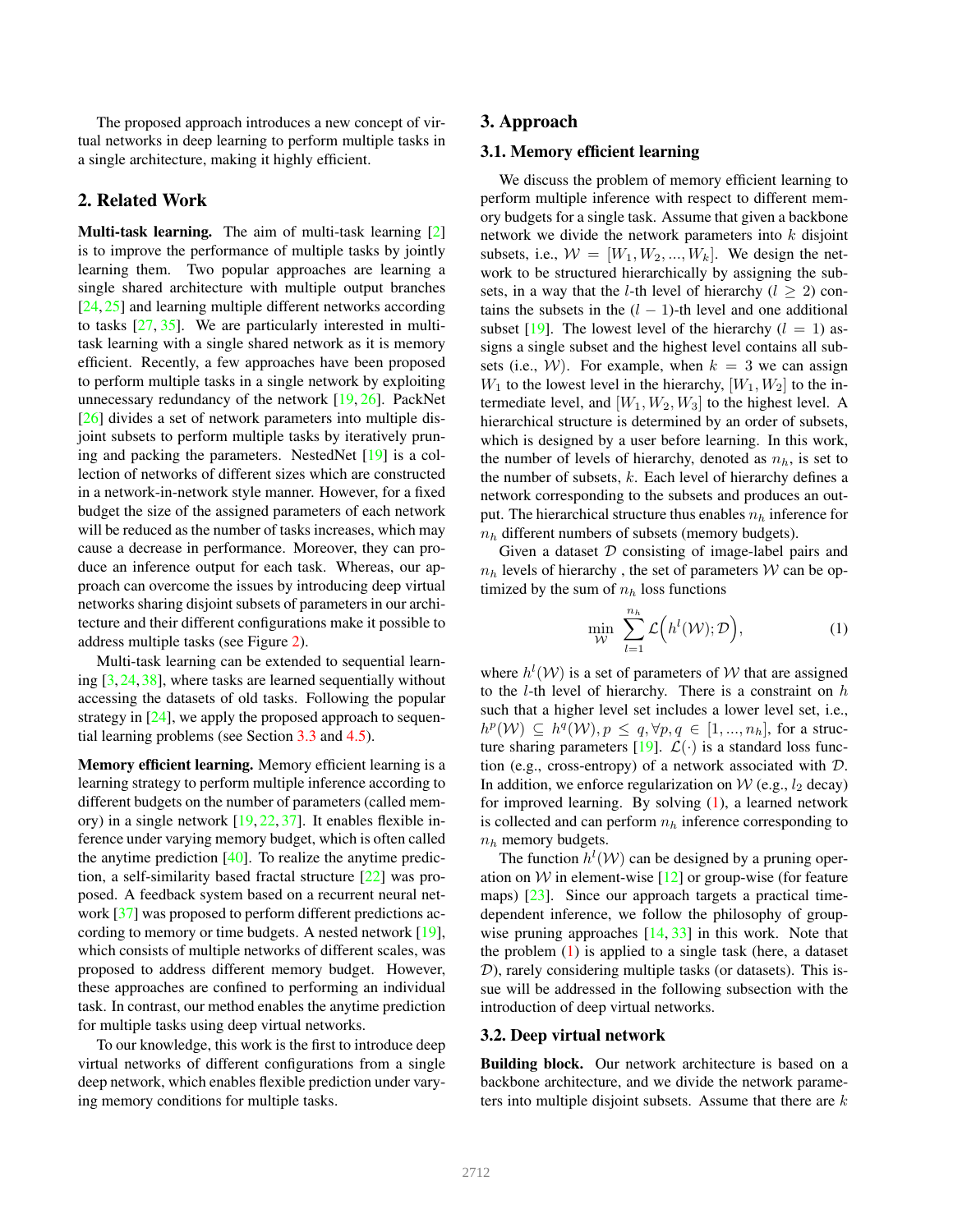

Figure 3. An example of constructing three different hierarchical structures in the r-th convolutional layer of a network, denoted as  $\mathcal{M}^r$ , which consists of three disjoint sets of feature maps or units (i.e.,  $\mathcal{M}^r = [M_1^r, M_2^r, M_3^r]$  and the number indicates the unit index). The number of tasks and the number of levels of hierarchy are three. Different orders of the units construct the hierarchical structures. Here,  $h^{l,j}(\mathcal{M}^r)$  is a function that selects the sub-structure of  $\mathcal{M}^r$  corresponding to the *l*-th level of hierarchy for the *j*-th task.  $S(i, j)$  returns the level number at which the *i*-th unit  $M_i^r$  is added to the hierarchy for the *j*-th task. (Best viewed in color.)

disjoint subsets in a network, which are collected by dividing feature maps in each layer into  $k$  subsets across all layers.<sup>3</sup> Formally, a set of network parameters is represented as  $W = \{W^r\}_{1 \leq r \leq L}$ , where L is the number of layers and  $W^r = [W_1^r, W_2^r, ..., W_k^r] \in \mathbb{R}^{w^r \times h^r \times c_i^r \times c_v^r}$ . The *i*-th subset of  $\mathcal{W}^r$  is denoted as  $W_i^r \in \mathbb{R}^{w^r \times h^r \times c_I^r(i) \times c_o^r(i)}$ . Here,  $w<sup>r</sup>$  and  $h<sup>r</sup>$  are the width and height of the convolution kernel of the *r*-th layer, respectively.  $c<sub>I</sub><sup>r</sup>$  and  $c<sub>o</sub><sup>r</sup>$  are the number of input and output feature maps of the  $r$ -th layer, respectively, such that  $\sum_{j=1}^{k} c_I^r(j) = c_I^r$  and  $\sum_{j=1}^{k} c_o^r(j) = c_o^r$ . The set of the  $i$ -th subsets over all layers is written as

$$
W_i = [W_i^1, W_i^2, ..., W_i^L].
$$
 (2)

We call the corresponding network structure defined by  $W_i$ as *unit* i, which produces an inference output.

Hierarchical structure. The proposed approach produces deep virtual networks (DVNs) of different network configurations (i.e., hierarchical structures) using shared units in a network architecture, as illustrated in Figure 2. Each unit is coupled with other units along the feature map direction to form a hierarchical structure similar to the strategy described in Section 3.1. The number of levels of hierarchy is  $n_h$ , where a level of the hierarchy includes all preceding lower levels' units and one additional unit. A different hierarchical structure is constructed by a different order of units. This introduces a unique DVN which is specialized for a task. Thus, multiple DVNs of different network configurations can be realized in a single network by sharing units, for different tasks (see Figure 3). Whereas, the problem (1) is for a single task with a network configuration, which is equivalent to producing a single DVN.

Rules for configuring virtual networks. In order to determine different network configurations of deep virtual networks, we introduce a simple rule. We assume that datasets are collected sequentially, along with their task ID numbers, and the datasets with adjacent task ID numbers are from similar domains. The proposed rule is: (i) The unit  $i$  is assigned to the task  $i$ , and it becomes the lowest level in the hierarchy for the task. (ii) The unit  $i$  is coupled with adjacent units that are not coupled. (iii) If there are two adjacent units, the unit with a lower task ID number is coupled. For example, assume that  $h^{l,j}(\mathcal{W})$  is a function that selects the subset of  $W$  of the *l*-th level of hierarchy for the task  $j$ . When  $k = 3$  and  $W = [W_1, W_2, W_3]$ , where  $W_i$  denotes the parameters for the unit  $i$ , we construct the following hierarchical structure<sup>4</sup> from the rule for the task j

h <sup>1</sup>,j (W) =W<sup>j</sup> , if 1 ≤ j ≤ k, h <sup>2</sup>,j (W) = ( [W1, W2], if j = 1, [W<sup>j</sup> , Wj−1], if 1 < j ≤ k, h <sup>3</sup>,j (W) = [W1, W2, W3], if j = 1, [W<sup>j</sup> , Wj−1, W<sup>j</sup>+1], if 1 < j < k, [W<sup>j</sup> , Wj−1, Wj−2], if j = k. (3)

The configuration is different depending on the order of units (see Figure 3 for an example).

**Objective function.** Given datasets for k tasks,  $T =$  $[\mathcal{D}^1, \mathcal{D}^2, ..., \mathcal{D}^k]$ , k deep virtual networks, the set of parameters  $W$ , and  $n_h$  levels of hierarchy for each deep virtual network, the proposed method can be optimized by solving the sum of  $k \times n_h$  loss functions

$$
\min_{\mathcal{W}} \mathcal{L}^{k}(\mathcal{W}) \triangleq \sum_{j=1}^{k} \left( \sum_{l=1}^{n_h} \mathcal{L}\left(h^{l,j}(\mathcal{W}); \mathcal{D}^{j}\right) \right), \quad (4)
$$

where  $h^{l,j}(\mathcal{W})$  is a function that selects the subset of  $\mathcal W$  corresponding to the  $l$ -th level of hierarchy for the  $j$ -th task (or deep virtual network j), such that  $h^{p,j}(\mathcal{W}) \subseteq h^{q,j}(\mathcal{W}), p \leq$ 

 $3$ For simplicity, we omit a fully-connected layer. However, it is appended on top of the last convolutional layer to produce an output.

<sup>4</sup>When units are used together, additional parameters (interconnection between units) are added to parameters of stand-alone units,  $W_i$ 's.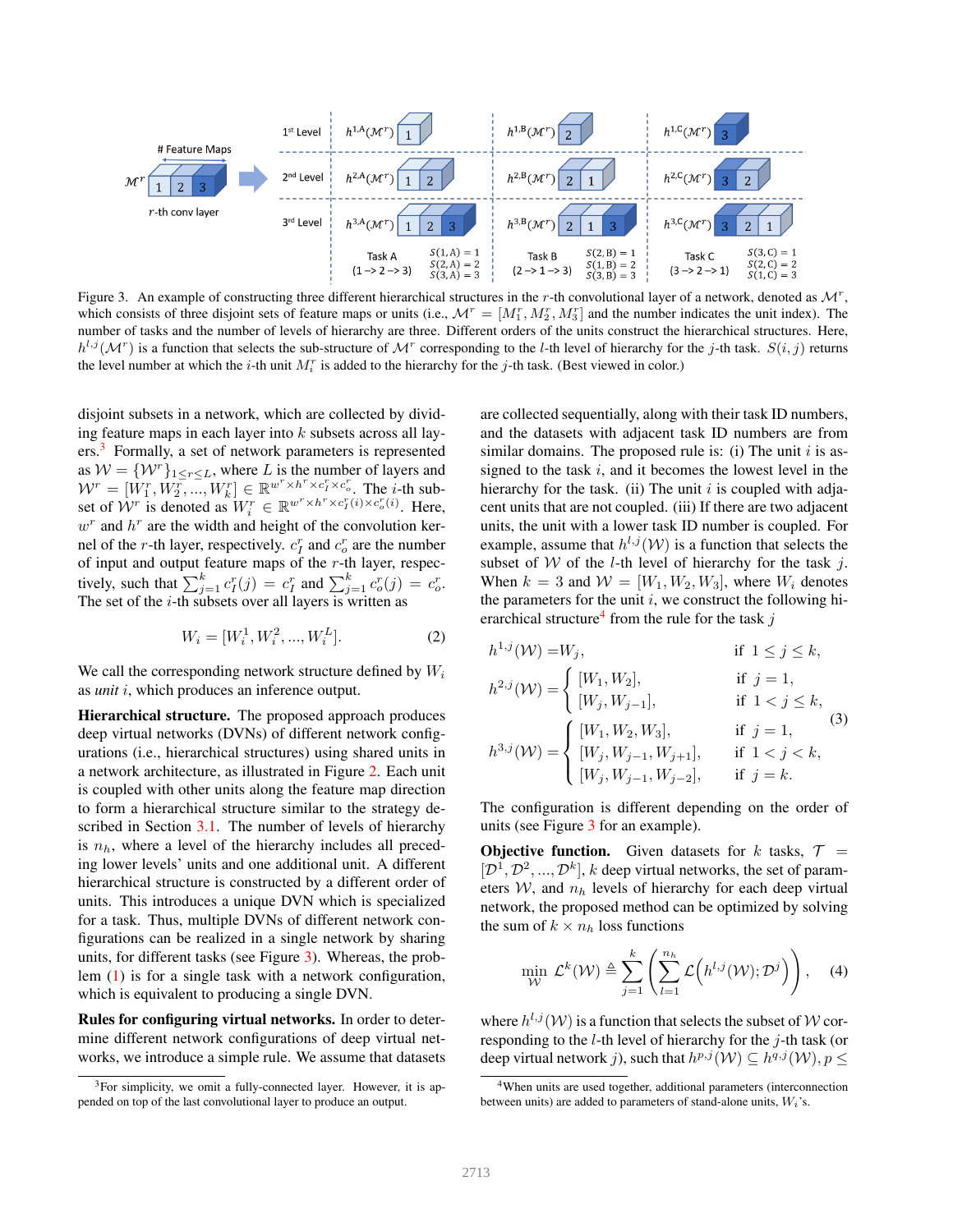$q, \forall p, q \in [1, ..., n_h],$  for all  $j \in [1, ..., k]$ . Note that in the case when  $k = 1$ , the problem (4) reduces to the problem (1) for a single task [19].

**Learning.** The unit  $i$  is learned based on the following gradient with respect to  $W_i$ 

$$
\frac{\partial \mathcal{L}^k(\mathcal{W})}{\partial W_i} = \sum_{j=1}^k \left( \sum_{l=S(i,j)}^{n_h} \frac{\partial \mathcal{L}_{l,j}(\mathcal{W})}{\partial W_i} \right),\tag{5}
$$

where  $\mathcal{L}_{l,j}(\mathcal{W}) \triangleq \mathcal{L}(h^{l,j}(\mathcal{W}); \mathcal{D}^j)$ .  $S(i,j)$  returns the level number at which the i-th unit is added to the hierarchy for the *j*-th task (see Figure 3). The unit *i* is learned by aggregating multiple gradients from the hierarchical structures of deep virtual networks for all  $k$  tasks. Note that, for given  $n_h$ , the difference  $|n_h - S(i, j)|$  influences on the amount of the gradient (significance) of the unit  $i$  for the task  $j$  as the gradients from more levels accumulate. As the difference is larger, the significance of the unit will be higher for the task  $j$ . The proposed approach is trained in a way that each unit is learned to have different significance (different  $S(i, j)$  for all tasks. Note that the total amount of gradients of a unit over all tasks is about same to those of other units using the proposed configuration rule. This prevents units from having irregular scales of gradients.

#### 3.3. Deep virtual network for sequential tasks

The proposed approach can also handle sequential tasks [24]. Assume that the old tasks, from the first to the  $(k-1)$ th task, have been learned beforehand. For the current (new) task k, we construct an architecture with k units, where  $k-1$ units correspond to the old tasks and the  $k$ -th unit represents the current task. Based on the units, we construct  $k$  deep virtual networks as described in Section 3.2.

Given a dataset for the task  $k$ ,  $\mathcal{D}^k$ , the set of parameters  $W$ , k deep virtual networks, and  $n_h$  levels of hierarchy, the problem  $(k > 1)$  is formulated as

$$
\min_{\mathcal{W}} \sum_{j=1}^{k-1} \left( \sum_{l=1}^{n_h} \mathcal{L}_D^j \left( h^{l,j}(\mathcal{W}); \mathcal{D}^k \right) \right) + \sum_{l=1}^{n_h} \mathcal{L} \left( h^{l,k}(\mathcal{W}); \mathcal{D}^k \right),\tag{6}
$$

where  $\mathcal{L}_{D}^{j}(h^{l,j}(\mathcal{W}); \mathcal{D}^{k})$  is a distillation loss between the output of a network whose corresponding structure is determined by  $h^{l,j}(\mathcal{W})$  and the output of the task j from the old network when a new input  $\mathcal{D}^k$  is given. The only exception from the problem  $(4)$  (which jointly learns k tasks) is that we use a distillation loss function  $\mathcal{L}_D^j(\cdot)$  to preserve the knowledge of the old tasks in the current sequence [24] (due to the absence of the old datasets). For  $\mathcal{L}_D^j(\cdot)$ , we adopt the modified cross entropy function [15] following the practice in [24]. The gradient of (6) with respect to  $W_i$  is

$$
\sum_{j=1}^{k-1} \left( \sum_{l=S(i,j)}^{n_h} \frac{\partial \mathcal{L}_{D(l,j)}^j(\mathcal{W})}{\partial W_i} \right) + \sum_{l=S(i,k)}^{n_h} \frac{\partial \mathcal{L}_{(l,k)}(\mathcal{W})}{\partial W_i}, \tag{7}
$$

where  $\mathcal{L}_I^j$  $\mathcal{L}_{D(l,j)}^{j}(\mathcal{W}) \triangleq \mathcal{L}_D^j(h^{l,j}(\mathcal{W});\mathcal{D}^k)$  and  $\mathcal{L}_{(l,k)}(\mathcal{W}) \triangleq$  $\mathcal{L}(h^{l,k}(\mathcal{W}); \mathcal{D}^k)$ . In the special case where  $n_h = 1$  and  $h^{l,j}(\mathcal{W}) = \mathcal{W}, \forall l, j$ , the problem (6) reduces to the learning without forgetting (LwF) problem [24], which has the following gradient

$$
\sum_{j=1}^{k-1} \frac{\partial \mathcal{L}_D^j(\mathcal{W}; \mathcal{D})}{\partial \mathcal{W}} + \frac{\partial \mathcal{L}(\mathcal{W}; \mathcal{D})}{\partial \mathcal{W}}.
$$
 (8)

Compared to our gradient in (7), LwF learns a single set of parameters  $W$ , which reveals that the network has no hierarchical structure and all tasks are performed without memory efficient inference.

## 4. Experiments

#### 4.1. Experimental setup

We tested our approach on several supervised learning problems using visual images. The proposed method was applied to standard multi-task learning (joint learning) [2], where we learn multiple tasks jointly, and sequential learning  $[24]$ , where we focus on the k-th sequence with the learned network for old tasks. We also applied the proposed approach to hierarchical classification [34], which is the problem of classifying coarse-to-fine class categories. Our approach was performed based on four benchmark datasets: CIFAR-10 and CIFAR-100 [20], STL-10 [4], and Tiny-ImageNet<sup>5</sup>, based on two popular (backbone) models, WRN-n-s  $[36]$  and ResNet-n  $[13]$ , where n and s are the number of layers and the scale factor over the number of feature maps, respectively.

We first organized three scenarios for joint learning of multiple tasks. We performed a scenario (*J1*) consisting of two tasks using the CIFAR-10 and CIFAR-100 datasets and another scenario (*J2*) of four tasks whose datasets are collected by dividing the number of classes of Tiny-ImageNet into four subsets evenly. The third scenario (*J3*) consists of three datasets, CIFAR-100, Tiny-ImageNet, and STL-10, of different image scales (from  $32\times32$  to  $96\times96$ ). For hierarchical classification (*H1*), CIFAR-100 was used which contains coarse classes (20 classes) and fine classes (100 classes). For sequential learning, we considered two scenarios, where a scenario (*S1*) has two tasks whose datasets are collected by dividing the number of classes of CIFAR-10 into two subsets evenly, and another scenario (*S2*) consists of two tasks using CIFAR-10 and CIFAR-100.

We compared the proposed approach with other recent approaches handling multiple tasks: Feature Extraction [6], LwF [24], DA-CNN [32], PackNet [26], and Nested-Net [19]. We also compared with the backbone networks, ResNet [13] and WRN [36], as baseline approaches performing an individual task.

<sup>5</sup>https://tiny-imagenet.herokuapp.com/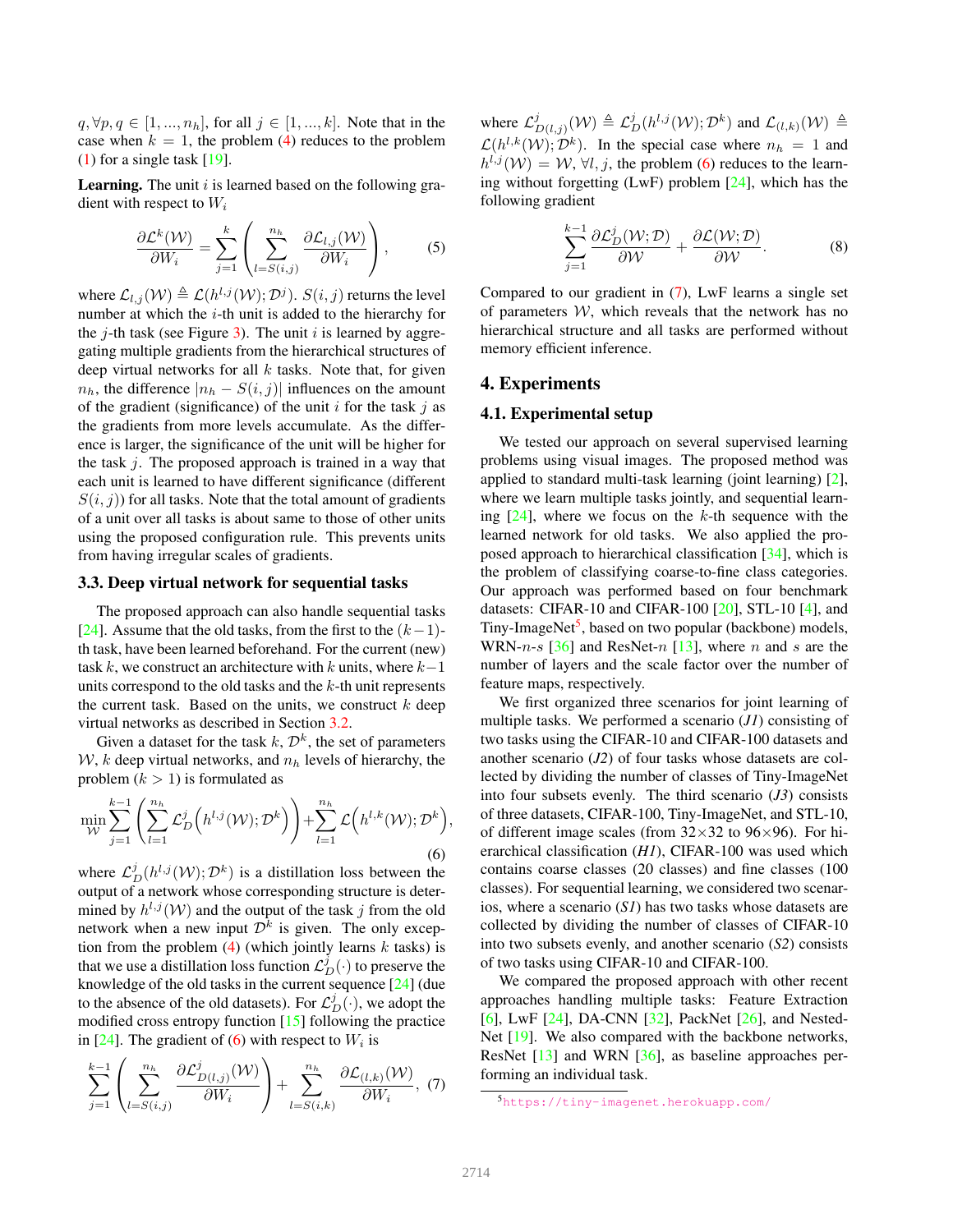#### 4.2. Implementation details

All the compared architectures were based on ResNet [13] or WRN [36]. We followed the practice of constructing the number of feature maps in residual blocks in [13] for all applied scenarios. We constructed the building block of a network for Tiny-ImageNet based on the practice of ImageNet [13]. All the compared methods were learned from scratch until the same epoch number and were initialized using the Xavier method [8]. The proposed network was trained by the SGD optimizer with Nesterov momentum of 0.9, where the mini-batch sizes were 128 for CIFAR and 64 for Tiny-ImageNet, respectively. We adopted batch normalization [18] after each convolution operation.

We constructed units with respect to feature maps across the convolution layers, except the first input layer. Our deep virtual networks have task-specific input layers for different tasks or input scales, respectively, and the dimensionality of their outputs are set to the same by varying the stride size using convolution. When two units are used together, the feature map size doubles and additional parameters (i.e., interconnection between the units) are needed to cover the increased feature map size, in addition to parameters (intraconnection) of stand-alone units. We also appended a fully connected layer of a compatible size on top of each level of hierarchy. All the proposed approaches were implemented under the TensorFlow library [1], and their evaluations were provided based on an NVIDIA TITAN Xp graphics card.

#### 4.3. Joint learning

We conducted experiments for joint learning by comparing with two approaches: PackNet<sup>+</sup> (a grouped variant of PackNet [26] to achieve actual inference speed-up by dividing feature maps into multiple subsets similar to ours), and NestedNet (with channel pruning) [19] which can perform either multi-task learning or memory efficient learning.

For the first scenario (*J1*) using the two CIFAR datasets, we split the number of parameters almost evenly along the feature map dimension and assigned the first half and all of the parameters to the first and second task, respectively, for PackNet<sup>+</sup> and NestedNet. Our architecture contains two deep virtual networks (DVNs), and each DVN consists of two units (and two levels of hierarchy) by splitting a set of feature maps in every layer into two subsets evenly throughout all associated layers. Here, each stand-alone unit has 25% of the parameter density, since inter-connected parameters between the two units are ignored (see Section 4.2). For this scenario, WRN-32-4 [36] was used for all compared approaches. Table 1 shows the results of the compared approaches. Our approach gives four evaluations according to tasks and memory budgets. Among them, the evaluations using each stand-alone unit (top) do not compromise much on performance compared to those using all units (bottom) on average. PackNet $^+$  and NestedNet give

Table 1. Results of joint learning on CIFAR-10 (task 1) and CIFAR-100 (task 2).  $N_Q$  and  $N_T$  are the number of inference outputs produced by a method and the total number of parameters of a method, respectively. Baseline results are collected from two independent networks. Ours provides two different inference using a single unit (top) and all units (bottom) for each task.

| Method                      | $N_O$                       | $N_T$ | Task 1 | Task 2 | Average |
|-----------------------------|-----------------------------|-------|--------|--------|---------|
| Baseline [36]               |                             | 14.8M | 94.8%  | 76.4\% | 85.6%   |
| PackNet <sup>+</sup> $[26]$ | $\mathcal{D}_{\mathcal{A}}$ | 7.4M  | 94.5%  | 75.3%  | 84.9%   |
| NestedNet [19]              | っ                           | 7.4M  | 94.7%  | 76.7%  | 85.7%   |
| Ours                        | 4                           | 7.4M  | 94.6%  | 75.0%  | 84.8%   |
|                             |                             |       | 95.1%  | 77.3%  | 86.2%   |



Figure 4. Performance curve of the proposed DVNs for the joint learning on CIFAR-10 (task 1) and CIFAR-100 (task 2).

the comparable performance to our approach, but their maximum performance leveraging the whole network capacity are poorer than ours. Baseline gives comparable performance to the multi-task learning approaches, but it requires  $2\times$  larger number of parameters in this problem. The average inference times (and the numbers of parameters) of our DVN using single and all associated units are 0.11ms (1.9M) and 0.3ms (7.4M) for a single image, respectively. We also provide the performance curve of the proposed approach on the test sets in Figure 4.

Figure 5(a) shows the results for the second scenario (*J2*) using Tiny-ImageNet (four tasks). The ratios of parameters for PackNet<sup>+</sup> and NestedNet were  $\frac{1}{4}$  :  $\frac{2}{4}$  :  $\frac{3}{4}$  : 1 from task 1 to task 4, by dividing parameters into four subsets almost evenly and assigning the first  $j$  subsets to task  $j$ . Our architecture contains four DVNs each of which has four units and four levels of hierarchy. The ratios of parameters in each hierarchy were  $\frac{1}{16}$  :  $\frac{4}{16}$  :  $\frac{9}{16}$  : 1 for each DVN. All compared approaches were based on ResNet-42 [13]. As shown in the figure, our approach outperforms the competitors under similar memory budgets for all tasks. Moreover, ours provides additional outputs for different memory budgets, making it highly efficient. Even though NestedNet has the similar strategy of sharing parameters, it performs poorer than ours. Unlike the previous example, the baseline shows unsatisfying results and even requires  $4\times$  larger network storage than ours to perform the same tasks.

In addition, we compared with NestedNet [19] on the same scenario (*J2*) for memory efficient inference. Since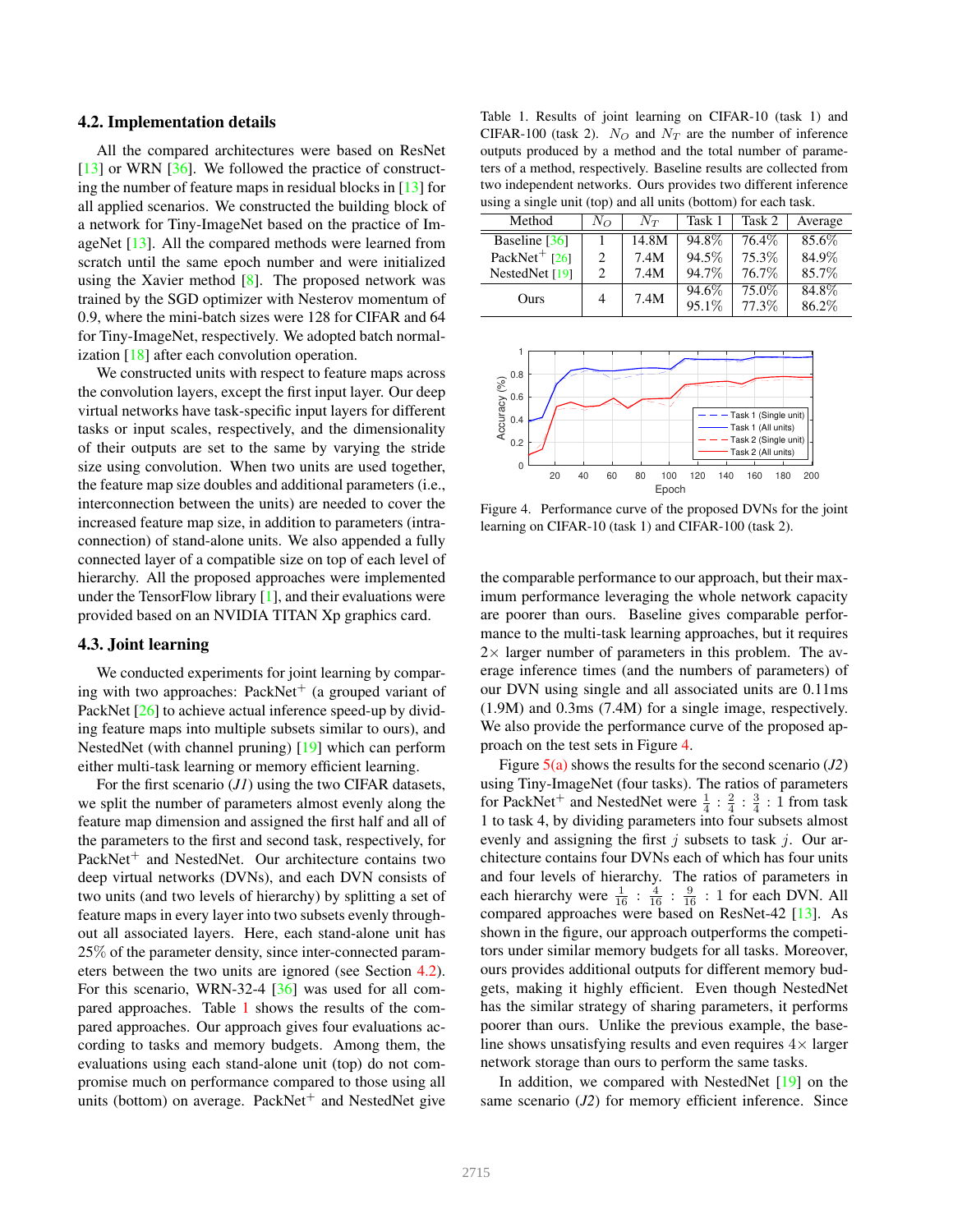

Figure 5. Results of joint learning on the Tiny-ImageNet tasks with respect to parameter density ratios (budgets). (a) Multi-task learning: Each deep virtual network in our approach provides four evaluations with respect to different parameter density ratios for each task, while other methods produce an evaluation with a fixed budget. Baseline requires four trained networks to achieve the results. (b) Memory efficient learning: Our deep virtual networks produce  $4 \times 4$  inference outputs within a single trained network, while NestedNet requires four different trained networks to perform memory efficient inference for the same tasks, respectively. (·) denotes the task ID.

Table 2. Parameter density and speedup of our method with respect to levels of hierarchy.  $l(i)$  denotes the level containing i units.

|                     |              | l(2)        | l(3)        | 4         |
|---------------------|--------------|-------------|-------------|-----------|
| No. parameters      | 1.9M         | 7.5M        | 16.8M       | 29.8M     |
| Density             | $6.4\%$      | 25.2%       | 56.4%       | 100%      |
| Compression rate    | $15.7\times$ | $4.0\times$ | $1.8\times$ | $1\times$ |
| Inference time (ms) | 0.18         | 0.38        | 0.67        | 1.05      |
| Practical speed-up  | $5.8\times$  | $2.8\times$ | $1.6\times$ | $1\times$ |

NestedNet performs memory efficient inference for a task, we trained it four times according to the number of tasks. Whereas, our architecture was trained once and performed memory efficient inference for all the tasks from our DVNs. Figure  $5(b)$  shows that our method gained significant performance improvement over NestedNet for all the tasks. Table 2 summarizes the number of parameters and its associated speed-ups of the proposed network.

For the third scenario (*J3*) on three different tasks, a set of feature maps is divided into three subsets for the compared methods. The ratios of parameters were  $\frac{4}{16}$  :  $\frac{9}{16}$  : 1 from task 1 (Tiny-ImageNet) to task 3 (STL-10). Each DVN has the same density ratios in its hierarchical structure. ResNet-42 [13] was applied by carefully following the network design and learning strategy designed for ImageNet [13]. Figure 6 shows the results for the tasks. The proposed method performs better than the compared approaches on average under similar parameter density ratios. While  $PackNet<sup>+</sup>$  and NestedNet give comparable performance to ours for Tiny-ImageNet, they perform poorer than ours for the other two tasks. Moreover, they produce a single output for every task with a fixed parameter density con-



Figure 6. Results on three different datasets (Tiny-ImageNet, CIFAR-100, and STL-10) of different scales for joint learning.

Table 3. Results of the hierarchical classification on CIFAR-100.  $\langle \cdot \rangle$  denotes the number of classes. N<sub>O</sub> is the number of inference outputs produced by a method. Baseline results are collected from independent networks. NestedNet provides two different results according to the number of tasks. Our approach performs four different inference, according to the number of parameters and tasks.

|                  | $N_{O}$ | Task 1 (20) |       | Task 2 (100) |       |
|------------------|---------|-------------|-------|--------------|-------|
| No. parameters   |         | 1.8M        | 7.4M  | 1.8M         | 7.4M  |
| Baseline [36]    |         | 82.1%       | 84.9% | 73.4%        | 75.7% |
| NestedNet $[19]$ |         | 83.7%       |       |              | 76.6% |
| Ours             |         | 84.1%       | 86.1% | 74.9%        | 76.9% |

dition, while ours provides multiple outputs under different density conditions for each dataset. The numbers of parameters and their inference times of our DVN are 0.65ms (7.5M), 1.02ms (16.8M), and 1.51ms (29.8M), respectively, for a single image from STL-10.

### 4.4. Hierarchical classification

As another application of joint learning, we experimented with the scenario (*H1*), hierarchical classification [34]. The aim is to model multiple levels of hierarchy of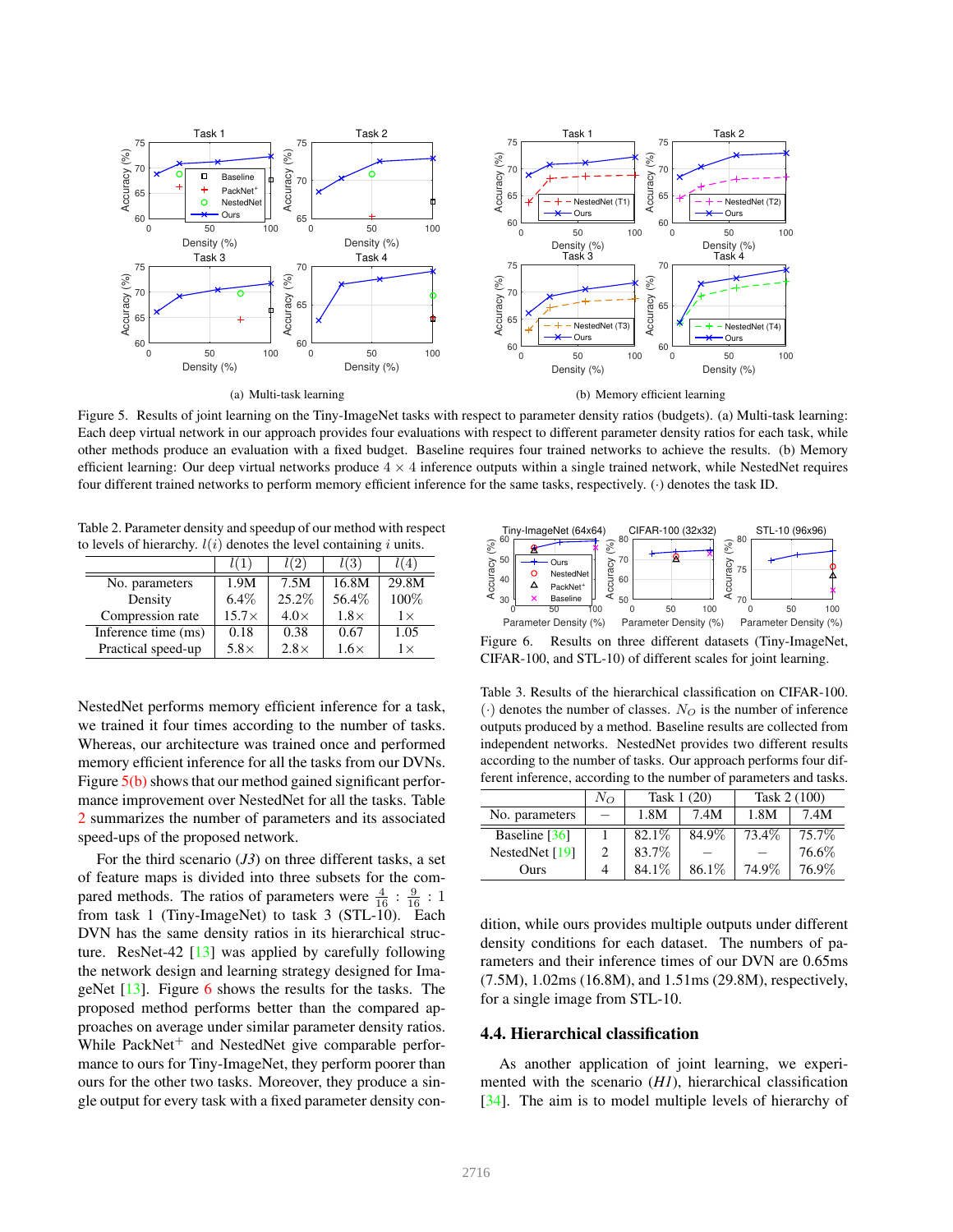| Table 4. Results of the sequential learning on the CIFAR-10 tasks. The proposed architecture contains two deep virtual networks each of |  |
|-----------------------------------------------------------------------------------------------------------------------------------------|--|
| which provides two different evaluations using a single unit (right column) and all the units (left column) for each task.              |  |

| Method  | Feature Extraction [6] | $ $ DA-CNN [32] $ $ | LwF $[24]$ | NestedNet $[19]$ | Ours   |        |
|---------|------------------------|---------------------|------------|------------------|--------|--------|
| Task 1  | 96.3%                  | 96.3%               | 95.3%      | 93.9%            | 95.4%  | 95.8%  |
| Task 2  | 85.7%                  | $90.1\%$            | 97.1\%     | 98.2%            | 97.7%  | 98.1\% |
| Average | 91.0%                  | 93.2\%              | 96.2%      | 96.05%           | 96.55% | 96.95% |

| Method  | <b>Feature Extraction</b> [6] | <b>DA-CNN</b> [32] | LwF $[24]$ | NestedNet $[19]$ | Ours   |        |
|---------|-------------------------------|--------------------|------------|------------------|--------|--------|
| Task 1  | 94.9%                         | 94.9%              | 93.4\%     | 93.1\%           | 93.1%  | 93.4\% |
| Task 2  | 53.2\%                        | 57.4%              | 77.2\%     | 77.9%            | 78.0%  | 78.7%  |
| Average | 74.05%                        | 76.15\%            | 85.3%      | 85.5%            | 85.55% | 86.05% |

class category for a dataset, and each level is considered as a task. We evaluated on CIFAR-100 which has two-level hierarchy of class category as described in Section 4.1. Our architecture contains two deep virtual networks, and each contains two units by dividing feature maps equally into two sets. Thus, it produces four different inference outputs. We compared with NestedNet [19] which can perform hierarchical classification in a single network. The backbone network was WRN-32-4.

Table 3 shows the results of the applied methods. We also provide the baseline results by learning an individual network (WRN-32-2 or WRN-32-4) for the number of parameters and the number of classes. Overall, our approach performs better than other compared methods for all cases. Ours and NestedNet outperform the baseline probably due to their property of sharing parameters between the tasks as they are closely related to each other. The proposed approach produces a larger number of inference outputs than NestedNet while keeping better performance.

## 4.5. Sequential learning

We conducted the scenario (*S1*) which consists of two sequential tasks based on CIFAR-10, where the old (task 1) and new (task 2) tasks consist of the samples from the first and last five classes of the dataset, respectively. We compared our approach with other methods that can perform sequential tasks: Feature Extraction [6], LwF [24], DA-CNN [32] (with two additional fully-connected layers), and NestedNet [19] (whose low- and high-level of hierarchy in the network represent old and new tasks, respectively).

The proposed network consists of two units by dividing feature maps into two subsets evenly (each stand-alone unit has 25% parameter density ratio). It constructs two deep virtual networks providing four inference outputs. We applied the WRN-32-4 architecture for all compared approaches. Table 4 shows the results of the compared methods. We observe that the proposed approach outperforms other approaches. Notably, the results using stand-alone units are better than others on average. Feature Extraction and DA-CNN nearly preserve the performance for the first task by maintaining the parameters of the first task unchanged, but their performances give the unsatisfactory results for the following task. Whereas, the results from LwF and NestedNet are much better than those mentioned above for the second task, but their results are worse than ours.

We also applied the proposal to another scenario (*S2*) consisting of CIFAR-10 (old, task 1) and CIFAR-100 (new, task 2). All the compared approaches were performed based on WRN-32-8. Our DVNs were constructed and trained under the same strategy to (*S1*). The results of the scenario are summarized in Table 5. Our result using all units (right column) gives the best performance on average among the compared approaches. Moreover, our result using a standalone unit (left column) also performs better than the best competitors, LwF and NestedNet, which use the same distillation loss function  $[15]$ .

#### 5. Conclusion

In this work, we have presented a novel architecture producing deep virtual networks (DVNs) to address multiple objectives with respect to different tasks and memory budgets. Each DVN has a unique hierarchical structure for a task and enables multiple inference for different memory budgets. Based on the proposed network, we can adaptively choose a DVN and one of its level of hierarchy for a given task with the desired memory budget. The efficacy of the proposed method has been demonstrated under various multi-task learning scenarios. To the best of our knowledge, this is the first work introducing the concept of virtual networks in deep learning for multi-task learning.

Acknowledgements. This work was supported by the ERC grant ERC-2012-AdG 321162-HELIOS, EPSRC grant Seebibyte EP/M013774/1, EPSRC/MURI grant EP/N019474/1, Basic Science Research Program through the National Research Foundation of Korea (NRF) funded by the Ministry of Science and ICT (NRF-2017R1A2B2006136), and AIR Lab (AI Research Lab) of Hyundai Motor Company through HMC-SNU AI Consortium Fund. We would also like to acknowledge the Royal Academy of Engineering and FiveAI.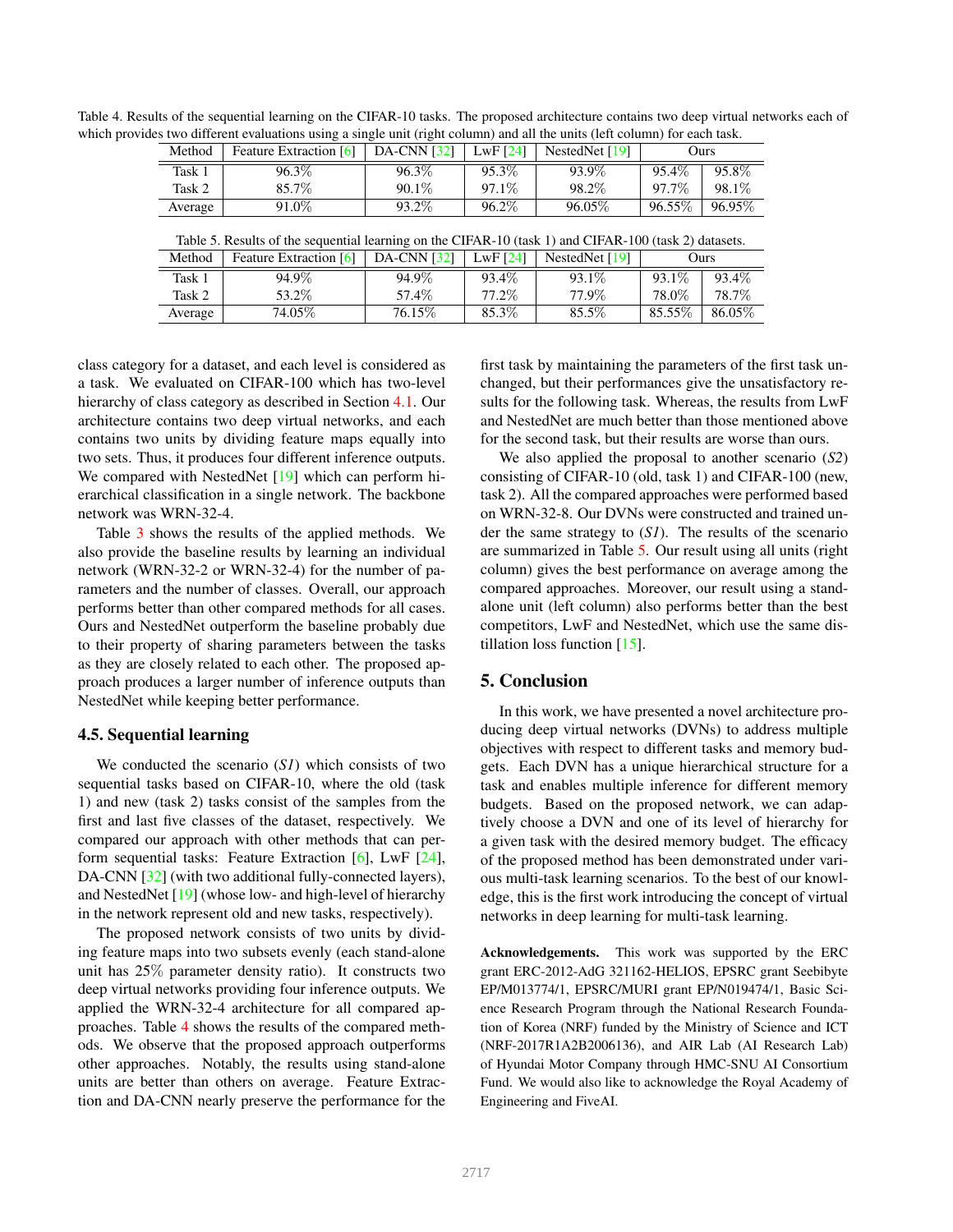## References

- [1] Martín Abadi, Ashish Agarwal, Paul Barham, Eugene Brevdo, Zhifeng Chen, Craig Citro, Greg S Corrado, Andy Davis, Jeffrey Dean, Matthieu Devin, et al. TensorFlow: Large-scale machine learning on heterogeneous distributed systems. *arXiv preprint arXiv:1603.04467*, 2016.
- [2] Rich Caruana. Multitask learning. *Machine learning*, 28(1):41–75, 1997.
- [3] Arslan Chaudhry, Puneet K Dokania, Thalaiyasingam Ajanthan, and Philip H.S. Torr. Riemannian walk for incremental learning: Understanding forgetting and intransigence. In *European Conference on Computer Vision*. Springer, 2018.
- [4] Adam Coates, Honglak Lee, and Andrew Y. Ng. An analysis of single layer networks in unsupervised feature learning. In *AISTATS*, 2011.
- [5] Ronan Collobert and Jason Weston. A unified architecture for natural language processing: Deep neural networks with multitask learning. In *International Conference on Machine Learning*, pages 160–167. ACM, 2008.
- [6] Jeff Donahue, Yangqing Jia, Oriol Vinyals, Judy Hoffman, Ning Zhang, Eric Tzeng, and Trevor Darrell. Decaf: A deep convolutional activation feature for generic visual recognition. In *International Conference on Machine Learning*, 2014.
- [7] Ross Girshick. Fast R-CNN. In *Proceedings of the IEEE international conference on computer vision*, pages 1440– 1448, 2015.
- [8] Xavier Glorot and Yoshua Bengio. Understanding the difficulty of training deep feedforward neural networks. In *Proceedings of the Thirteenth International Conference on Artificial Intelligence and Statistics*, 2010.
- [9] Ariel Gordon, Elad Eban, Ofir Nachum, Bo Chen, Hao Wu, Tien-Ju Yang, and Edward Choi. Morphnet: Fast & simple resource-constrained structure learning of deep networks. In *IEEE Conference on Computer Vision and Pattern Recognition*, 2018.
- [10] Song Han, Xingyu Liu, Huizi Mao, Jing Pu, Ardavan Pedram, Mark A Horowitz, and William J Dally. EIE: efficient inference engine on compressed deep neural network. In *Computer Architecture, 2016 ACM/IEEE 43rd Annual International Symposium on*, pages 243–254. IEEE, 2016.
- [11] Song Han, Huizi Mao, and William J Dally. Deep compression: Compressing deep neural networks with pruning, trained quantization and huffman coding. In *International Conference on Learning Representations*, 2016.
- [12] Song Han, Jeff Pool, John Tran, and William Dally. Learning both weights and connections for efficient neural network. In *Conference on Neural Information Processing Systems*, 2015.
- [13] Kaiming He, Xiangyu Zhang, Shaoqing Ren, and Jian Sun. Deep residual learning for image recognition. In *IEEE Conference on Computer Vision and Pattern Recognition*, 2016.
- [14] Yihui He, Xiangyu Zhang, and Jian Sun. Channel pruning for accelerating very deep neural networks. In *International Conference on Computer Vision*, 2017.
- [15] Geoffrey Hinton, Oriol Vinyals, and Jeff Dean. Distilling the knowledge in a neural network. *arXiv preprint arXiv:1503.02531*, 2015.
- [16] Andrew G Howard, Menglong Zhu, Bo Chen, Dmitry Kalenichenko, Weijun Wang, Tobias Weyand, Marco Andreetto, and Hartwig Adam. MobileNets: Efficient convolutional neural networks for mobile vision applications. *arXiv preprint arXiv:1704.04861*, 2017.
- [17] Forrest N Iandola, Song Han, Matthew W Moskewicz, Khalid Ashraf, William J Dally, and Kurt Keutzer. SqueezeNet: AlexNet-level accuracy with 50x fewer parameters and <0.5 MB model size. *arXiv preprint arXiv:1602.07360*, 2016.
- [18] Sergey Ioffe and Christian Szegedy. Batch normalization: Accelerating deep network training by reducing internal covariate shift. In *International Conference on Machine Learning*, 2015.
- [19] Eunwoo Kim, Chanho Ahn, and Songhwai Oh. NestedNet: Learning nested sparse structures in deep neural networks. In *IEEE Conference on Computer Vision and Pattern Recognition*, 2018.
- [20] Alex Krizhevsky and Geoffrey Hinton. Learning multiple layers of features from tiny images. Technical report, University of Toronto, 2009.
- [21] Alex Krizhevsky, Ilya Sutskever, and Geoffrey E Hinton. ImageNet classification with deep convolutional neural networks. In *Conference on Neural Information Processing Systems*, 2012.
- [22] Gustav Larsson, Michael Maire, and Gregory Shakhnarovich. FractalNet: Ultra-deep neural networks without residuals. In *International Conference on Learning Representations*, 2017.
- [23] Hao Li, Asim Kadav, Igor Durdanovic, Hanan Samet, and Hans Peter Graf. Pruning filters for efficient convnets. In *International Conference on Learning Representations*, 2017.
- [24] Zhizhong Li and Derek Hoiem. Learning without forgetting. In *European Conference on Computer Vision*. Springer, 2016.
- [25] Mingsheng Long, Zhangjie Cao, Jianmin Wang, and S Yu Philip. Learning multiple tasks with multilinear relationship networks. In *Advances in Neural Information Processing Systems*, pages 1594–1603, 2017.
- [26] Arun Mallya and Svetlana Lazebnik. PackNet: Adding multiple tasks to a single network by iterative pruning. In *IEEE Conference on Computer Vision and Pattern Recognition*, 2018.
- [27] Ishan Misra, Abhinav Shrivastava, Abhinav Gupta, and Martial Hebert. Cross-stitch networks for multi-task learning. In *Proceedings of the IEEE Conference on Computer Vision and Pattern Recognition*, pages 3994–4003, 2016.
- [28] Gerald J Popek and Robert P Goldberg. Formal requirements for virtualizable third generation architectures. *Communications of the ACM*, 17(7):412–421, 1974.
- [29] Sebastian Ruder. An overview of multi-task learning in deep neural networks. *arXiv preprint arXiv:1706.05098*, 2017.
- [30] Karen Simonyan and Andrew Zisserman. Very deep convolutional networks for large-scale image recognition. In *International Conference on Learning Representations*, 2015.